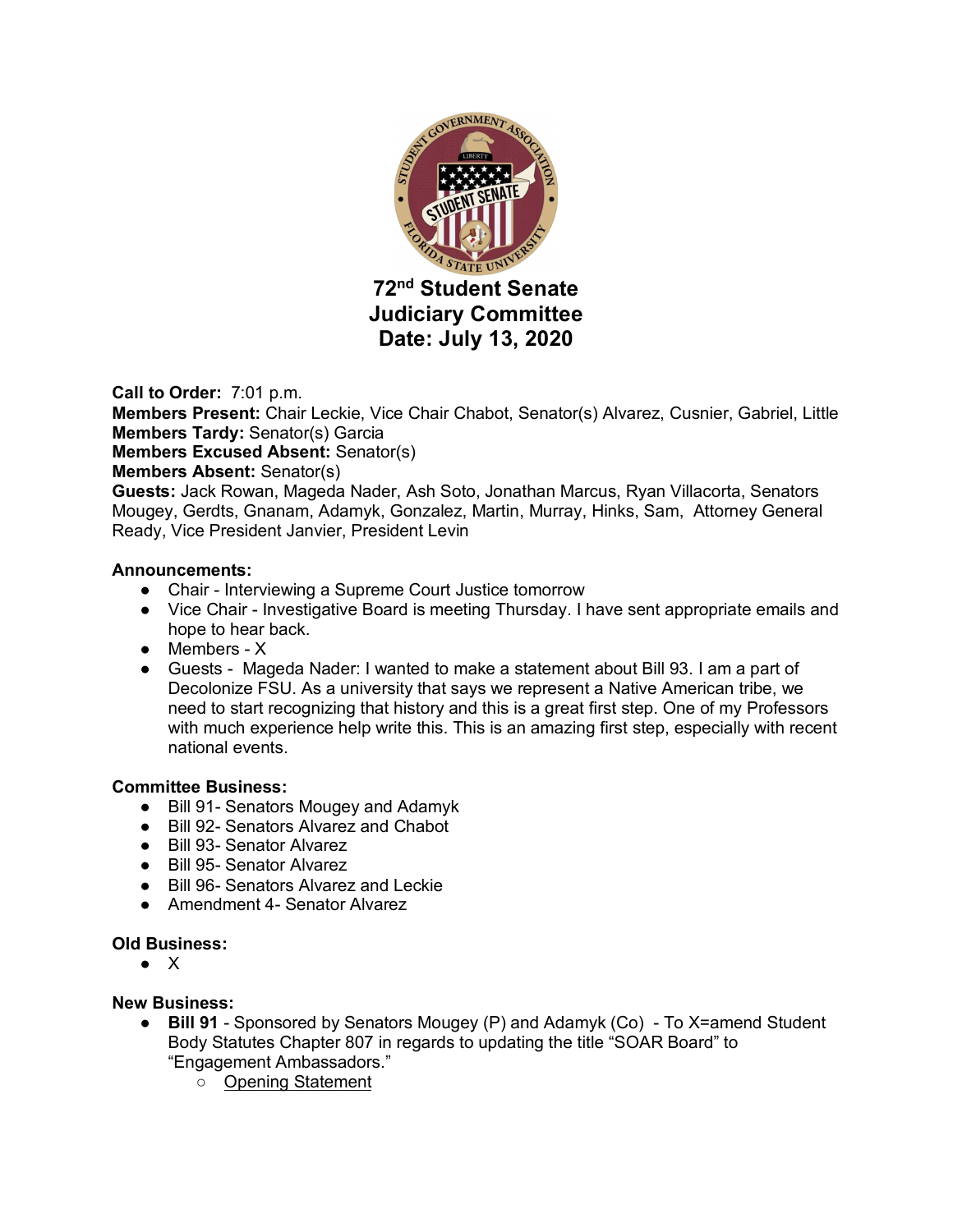- Mougey: this is an amendment to change SOAR board to Engagement Ambassadors. They approached Acosta and us a while ago, and it is really important that this is done before fall
- Technical, Non-Debatable

■ X<sup>·</sup> None

- Senator Alvarez moves to enter Round Table Discussion
- Senator Cusnier seconds
- Round Table
	- None
- Senator Alvarez moves to pass by unanimous consent
- Senator Cusnier seconds
- Bill **RESULT**
	- **PASSED**

# **Chabot relinquishes Vice Chair to Little**

- **Bill 92** Sponsored by Senators Alvarez and Chabot (P) and Murcia (Co) To amend the Candidate Screening Process
	- Opening Statement
		- Alvarez: I've been planning to introduce this bill for a long time after serving in many positions. A common complaint is that in SGA, there are many candidates who get positions because their friends in SGA help them. This bill will make sure that the application process is based on candidates. This was written long before the investigative board was formed, based on involvement with the IA committee, so this is unrelated to any ongoing investigations. This is simply to ensure that the student body trusts us with this process.
		- Chabot: in my time here, I've seen nepotism in SGA. It's good to have friends in SGA, but personal relationships shouldn't be the only reason candidates are selected.
		- Alvarez: I've done my best to consider all candidates, but when a candidate is my friend, I refrain from discussion because I think that is only fair.
	- Technical, Non-Debatable
		- None
	- Cusnier moves to enter roundtable
	- Gabriel seconds
	- Round Table
		- Cusnier moves to amend
			- "E.1 When any recusal occurs during the selection of Officers, the forwarding letter sent to the Senate must include a notice stating that there was a recusal and a signed statement from the non-biased actor(s) confirming their lack of conflict of interest."
		- No second, amendment fails
		- Alvarez: I actually support this amendment, as it is a more concise version of what we already have written.
		- Cusnier: I understand that the only person who can second is Senator Gabriel, so I ask her to look over the amendment.
		- Leckie: I believe Senator Little can also second the motion
		- Cusnier moves to amend (same as before), Gabriel seconds
			- Sponsor finds it friendly
			- Amendment passes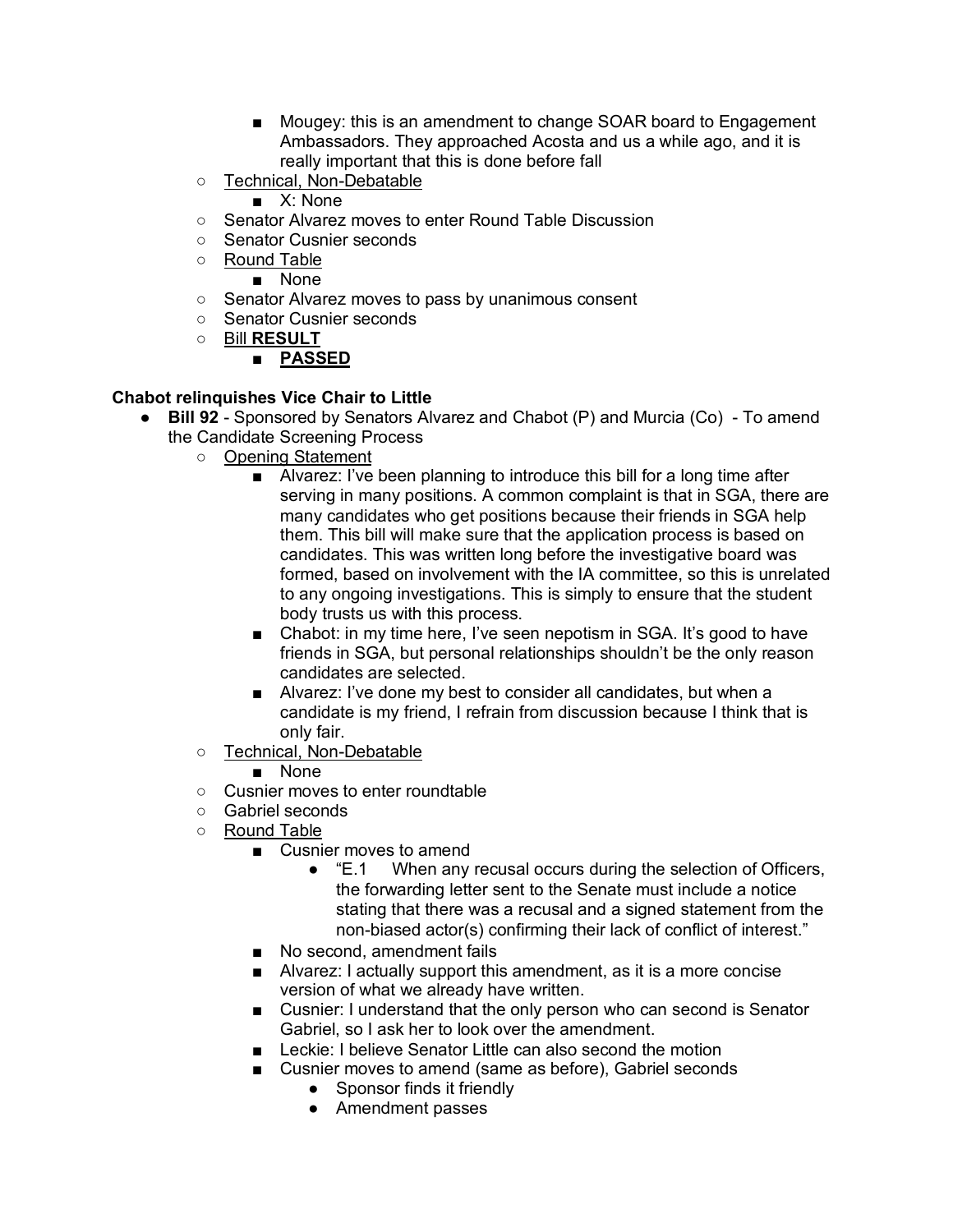- Alvarez: As a point of clarification, I want to remind you all of the student statutory definition of conflict of interest
- Cusnier moves to pass by unanimous consent
- Little seconds
- Bill **RESULT**

# ■ **PASSED**

# **Little Relinquishes Vice Chair back to Chabot**

- **Bill 93** Sponsored by Senator Alvarez To create Statute 211, enacting an SGA Indigenous Land Acknowledgment Act of 2020
	- Opening Statement
		- Alvarez: As it was brought up previously, this bill serves as an acknowledgment of the Indigenous Tribes whose land we currently reside on and whose image we use. I hope this serves as a reminder of what the student body can do and how we can learn moving forward. We accidentally left out a tribe and it will need to be added. WSU has already adopted something like this as well as other universities.
	- Technical, Non-Debatable
		- X: None
	- Senator Cusnier moves to enter Round Table Discussion
	- Senator Little seconds
	- Round Table
		- Cusnier moves to amend to fix a grammatical error, Little seconds
			- Sponsor finds it friendly
		- Little moves to include "the Miccosukee Tribe of Florida," in 211.2 and 211.3, Cusnier seconds
			- Sponsor finds it friendly
		- Chabot: I think that this a great first step in acknowledging the land that we reside on and the tribes who have given up that land so that we can exist. We need to acknowledge our relationship with Native tribes and our namesake. I am in full support of this bill.
		- Little: I think this is a great step to take to show our gratitude to the native tribes and recognize our relationship with them.
	- Little moves to pass by unanimous consent
	- Cusnier seconds
	- Bill **RESULT**
		- **PASSED**
- **Bill 94** Sponsored by Senator Alvarez and Murcia (P) To clarify the timeframe for Senate Confirmations
	- Opening Statement
		- Alvarez: This comes from 2 years of IA and juggling multiple forwarding letters in my time. The current statute alludes that IA is the only committee that receives forwarding letters and also has a short timeframe for committee members to read over the materials. This clarifies the process and ensures that the letters are sent by the Wednesday meeting so that other senators are able to go to committee to ask questions to ensure that candidates are good for the job. This also makes sure that committee members are given the proper materials within a reasonable amount of time.
	- Technical, Non-Debatable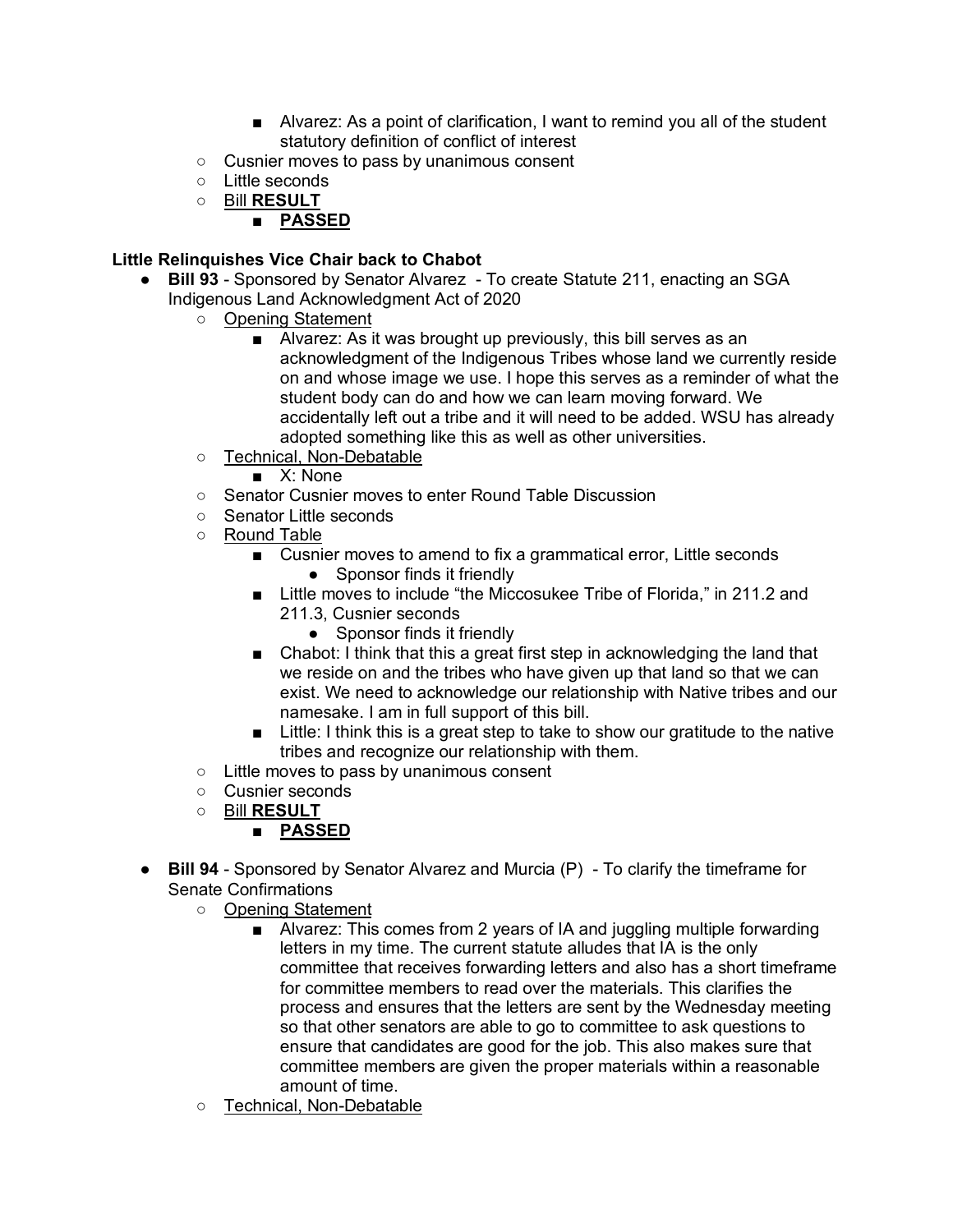- X: None
- Senator Little moves to enter Round Table Discussion
- Senator Cusnier seconds
- Round Table
	- Chabot: I think this is a great bill. We have always had trouble with receive forwarding letters properly and this clarifies the process. I know in my initial application, a mistake in the forwarding letter delayed my interview. I applaud the sponsor for clarifying the process.
- Cusnier moves to pass by unanimous consent
- Little seconds
- Bill **RESULT**

# ■ **PASSED**

- **Bill 95** Sponsored by Senator Alvarez Mandating the publication of minutes from any and all SGA meetings
	- Cusnier moves table until tomorrow, Little seconds
	- Leckie: understanding the language of the proviso, have you done so
	- Alvarez: Yes, I have reached out to Ben Young, AASU, BSU, HLSU, WSU, VSU, and Pride
	- Leckie: Is their anyone who believes this doesn't meet the proviso
	- Seeing none
	- Opening Statement
		- Alvarez: This bill clarifies the timeline for the publication of minutes. Statutes already mandate that minutes be taken but this statute was created at the beginning of the website. Times have changed and publication is more feasible. Senate has been doing this for a while and we should have other organizations do the same. I have reached out to Ben Young seeing as this responsibility falls on him and he did not foresee a problem. In checking agency statutes, all of them are mandated to take minutes so it is as simple as sending one email afterward. This makes those more accessible to the student body. This concern even came up in Culver v. CPE and hopefully, passage will ensure that this doesn't happen again.
	- Technical, Non-Debatable

■ X: None

- Senator Little moves to enter Round Table Discussion
- Senator Cusnier seconds
- Round Table
	- Little: I fully support this. With the Investigative Board we have become familiar with how important this is. This will make us more ready to keep other branches in check. This will force us to be more transparent and accountable.
- Cusnier moves to pass by unanimous consent
- Cusnier seconds
- Bill **RESULT**
	- **PASSED**

#### **Leckie relinquishes Chair to Chabot Little takes up Vice Chair**

● **Bill 96** - Sponsored by Senator Alvarez and Leckie - Refining the Statutory definitions of Majority and Two Thirds to line up with Roberts Rules and general best practices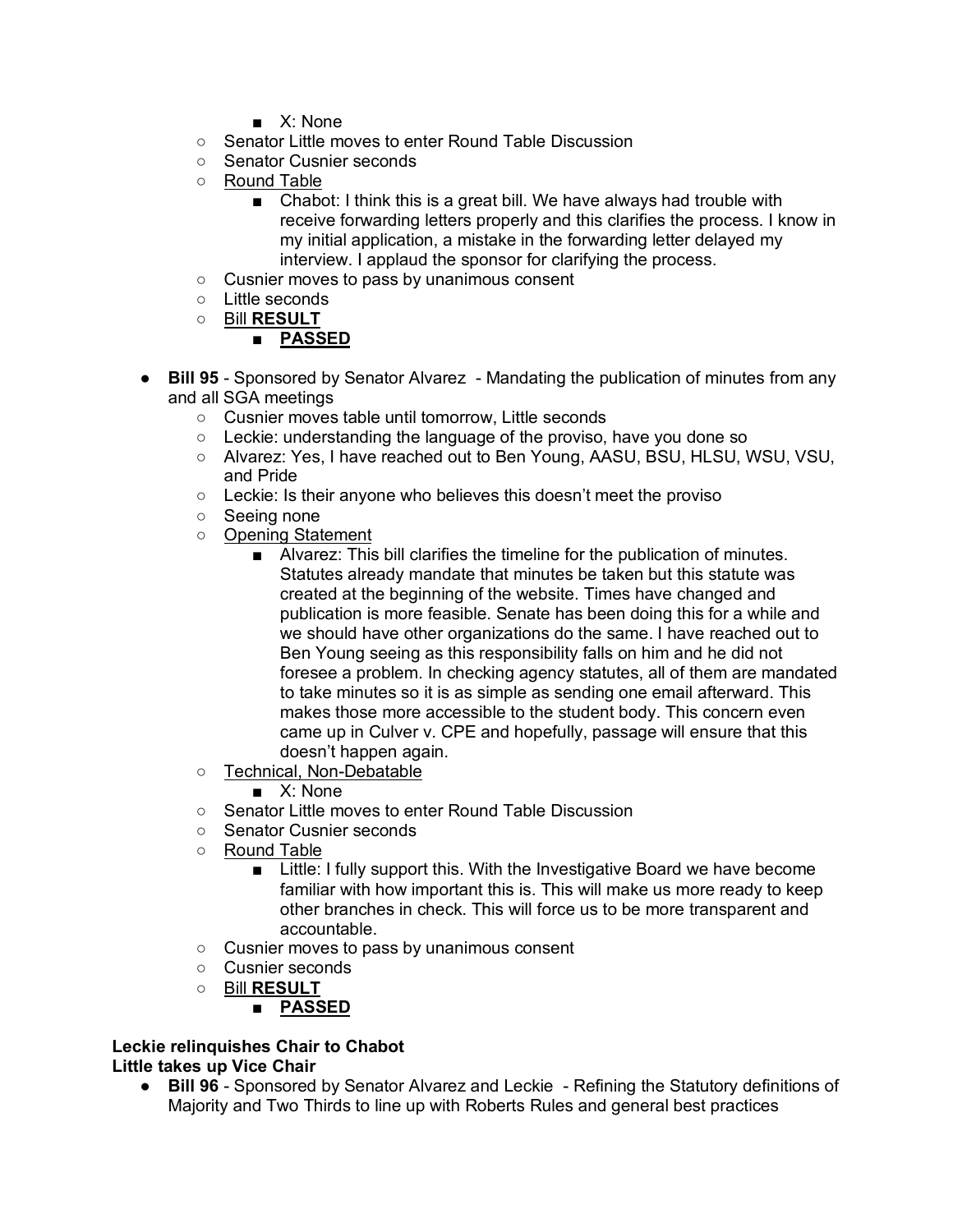- Opening Statement
	- Alvarez: This bill is a result of a double-check of Roberts Rules and our Statues. This would make sure that when we define "majority" and "⅔", it is based on votes cast. It would also clarify that abstentions do not count as votes, but rather the absence of a vote.
	- Leckie: As written, the rules are a little outdated. This updates and makes sure that a bill doesn't get sent back to committee due to too many abstentions.
- Technical, Non-Debatable
	- None
- Senator Little moves to enter Round Table Discussion
- Senator Cusnier seconds
- Round Table
	- Cusnier: I think this is a good bill because we follow Roberts Rules, and it makes sense for our statutes to align with that.
- Cusnier moves to pass by unanimous consent
- Gabriel seconds
- Bill **RESULT**

# ■ **PASSED**

### **Chabot Relinquishes Chair back to Leckie**

- **Amendment 4** Sponsored by Senator Alvarez Abolishing the offices of the Student Body President and Vice President, and replacing them with the Executive Council of the Student Body
	- Opening Statement
		- Alvarez: At the previous meeting, I brought up the fact that I have no illusions about the scope and feasibility. Although I would love to see this pass, I hold no ill-will to anyone who thinks this is too radical or even unconstitutional. I apologize that I have not reached out to members of the committee more but I hope to hear what you all have to say
	- Technical, Non-Debatable
		- Cusnier: Have you spoken to anyone in exec?
		- Alvarez: No I have not
	- Senator Little moves to enter Round Table Discussion
	- Senator Cusnier seconds
	- Round Table
		- Cusnier: I personally am against this. I think that our current senate leadership is working to ensure that everything flows as smoothly as possible. I think that such a radical change with be too much and from reaching out to Student Body President, they think it will be a hindrance to leading the student body properly.
		- Cusnier moves for a non-senator to speak, Little seconds
		- Ready: The Executive branch is against this amendment. The Student Body President has the best ability to represent us on the Board of Trustees. It took a lot of work to gain that position and that it is uniquely available with on Student Body President. I would hate to lose that position on the Board of Trustees to advance the student body's initiatives. From working with Alvarez, he always offers an interesting perspective. After some reading, I have come to respect the founding fathers and the way they built our system. Having this form allows for quick reactions whereas deliberative bodies have to take more time.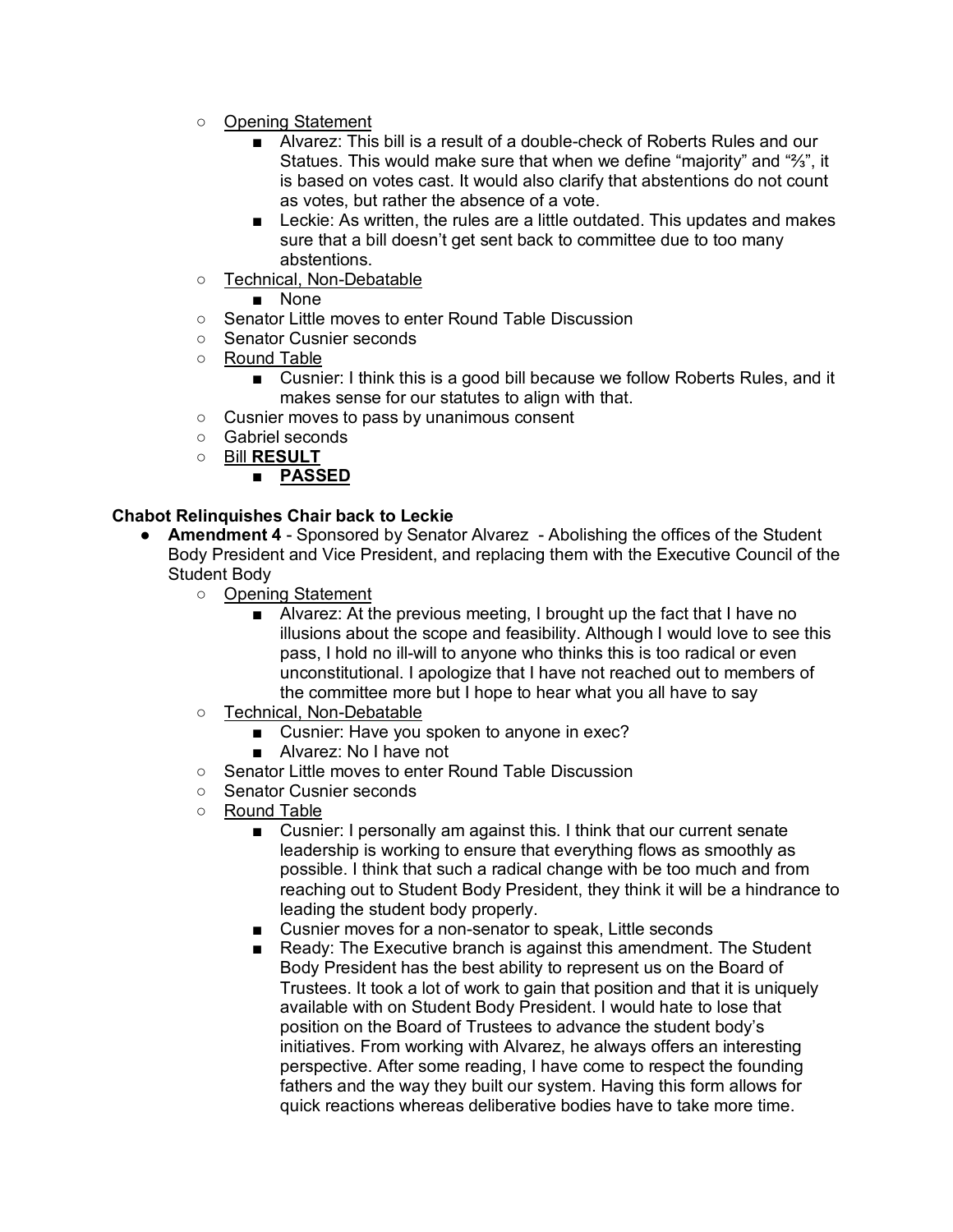Everyone has checks and we should not handicap the ability of the exec to carry out their duties. We are against this bill for multiple reasons

- Little moves to allow a non-senator to speak, Cusnier seconds
- Gerdts: It is obvious why exec would oppose this so I don't believe we should listen to them. I will focus on the feasibility. How do you see section 2 subsection A1 working? And my second question is that of the seven councilors only being able to hold the president of the councilor for 2 months wouldn't that put the division that the one councilor who doesn't serve at a disadvantage?
- Alvarez: I want to thank Ready for coming to speak tonight. I have no large objections to the current structure but I see the possibility of our modern government to evolve and try new forms. I will not go screaming about this if it fails, it was just a little project of mine over reading our documents. To Gerdts, this has a proviso that allows time for statute changes and to put those regulations into place. If this somehow passes and Senate has the duty to put this into statutes, I think that the Supervisor of Elections should have the duty to make it first come first served for nominations, and members of the same division will run against each other. Also, ensuring that there is no way to have councilors from the same division. In terms of seats, I originally had it at 5 with 2 month limits with restrictions lifted in summer, but in looking to real-world governments, I am hesitant to have that few seats that could result in more ties. Now if you wanted to make the amendment to have Student Body Treasurer as a voting member I would be open to that. Again, I emphasize that I take this with levity as I wrote it in a brief amount of time and it was a passion project of mine. I understand the constraints and magnitude and again have no illusions as to what this does or the fact that it may not pass.
- Little moves to have a non-senator to speak, Cusnier seconds
- Janvier: Good evening. I think it is important to hear from people in office as we understand the work that is done. I want you to keep in mind that the positions of Student Body President, Student Body Vice President, and Student Body Treasurer deal with a lot of different departments. I am very cognizant of the turn around of leadership and how even not it is a short amount of time to get things implemented. This will make that quicker and will harm the ability to carry out our duties. I think it is important to hear from current officers and their experience.
- Cusnier: the Student Body President becomes a Board of Trustees and builds that relationship with them. This proposal inhibits that relationship. This applies to many other entities. We need one leader and too many will lead to nothing successful.
- Little: I share those concerns. We see in senate how long things take and doing this in exec may inhibit progress and change. Our relationship with the Board of Trustees is invaluable and we need to maintain those relationships in order to make the changes the student body wants to see. I commend Alvarez for all the research and time. But I am concerned that it will slow productivity
- Gerdts: I do foresee a problem in the sense that all three candidates in the spring could be arts and sciences students, putting us in a position where we have to choose which ones to put in. Puts too much decision making on Supervisor of Elections. We are being forced to reckon with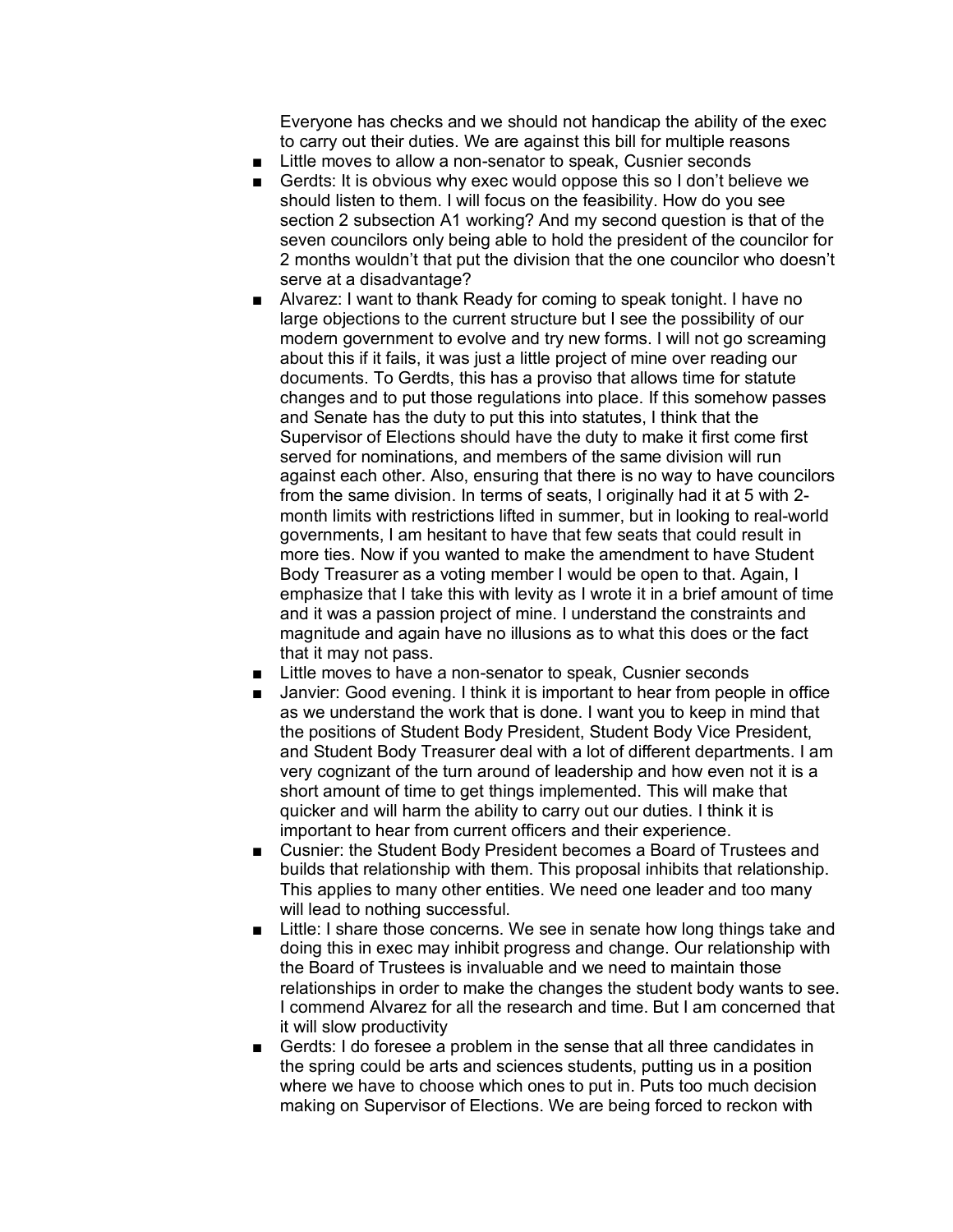the force of exec and in my three years the most I have seen in the controversy over election results, payments, and appointments of FSL to positions. I hope that even if this fails, we keep exec accountable.

- Cusnier moves for a non-senator to speak, Little seconds
- Levin: Thank you all! To be very direct, I don't support this. This would make us less effective. I have a responsibility to serve on the Board of Trustees and be the representative to the university and student body. By changing the person, it causes confusion and takes away from the respect and honor of the position. It inhibits our ability to accomplish things. With recent events, it is imperative to have the structure that is set and not to keep changing. This will prohibit sustainable change. I would encourage you all not to accept this. Let the person who is elected lead and hold them accountable. This system has been in place for a long time and works so let's keep it
- Senator Chabot moves to call the question
- Senator Cusnier seconds
- Closing
	- Alvarez: To reiterate this is the largest amount of attendance of exec. Especially considering the first time this was brought up and the power of the unitary exec. I like to think that we can keep them in check but with my statements of dissent, this is not always the case. To exec, broaden your horizons and look at what more we can be doing.
- Vote
	- Y 1(Alvarez), N 5 (Cusnier, Garcia, Gabriel, Little, Chabot), Abstain 0
- Amendment **RESULT**

# ■ **FAILED**

# **Cusnier moves to reconsider Bill 95, Little seconds**

- **Alvarez moves to issue a subpoena pursuant to constitutional article 2 section 5 clause A9** 
	- $\circ$  Pursuant to Article 2, Section 5, Clause (A)(9), I move to subpoena Student Body President Levin as provided in the document sent to the Chair, as it has been alleged that on the night of our Senate meeting this last Wednesday, that President Levin violated SBS 205.3(A)(3) in threatening several Senators in order to vote a certain way. As these Senators fear retribution if they are to provide these documents themselves, this subpoena will ensure that if any wrongdoing was made by the President that the Senate Judiciary Committee will be able to have such evidence without violating the privacy concerns of these Senators.
	- Cusnier: point of info: Do these messages deal with the confirmation of the justices?
	- Alvarez: It is unclear as the people who came forward did not specify so it is unclear as to what matter this pertains to.
	- Cusnier: If we find something from this what will happen?
	- Alvarez: If there is a clear violation, I will submit written charges of impeachment to the senate program assistant.
	- Cusnier: Senate Sundays are not official but how many people have come forward during this?
	- Alvarez: To my knowledge, at least 10 people have come forward either directly or to the senate president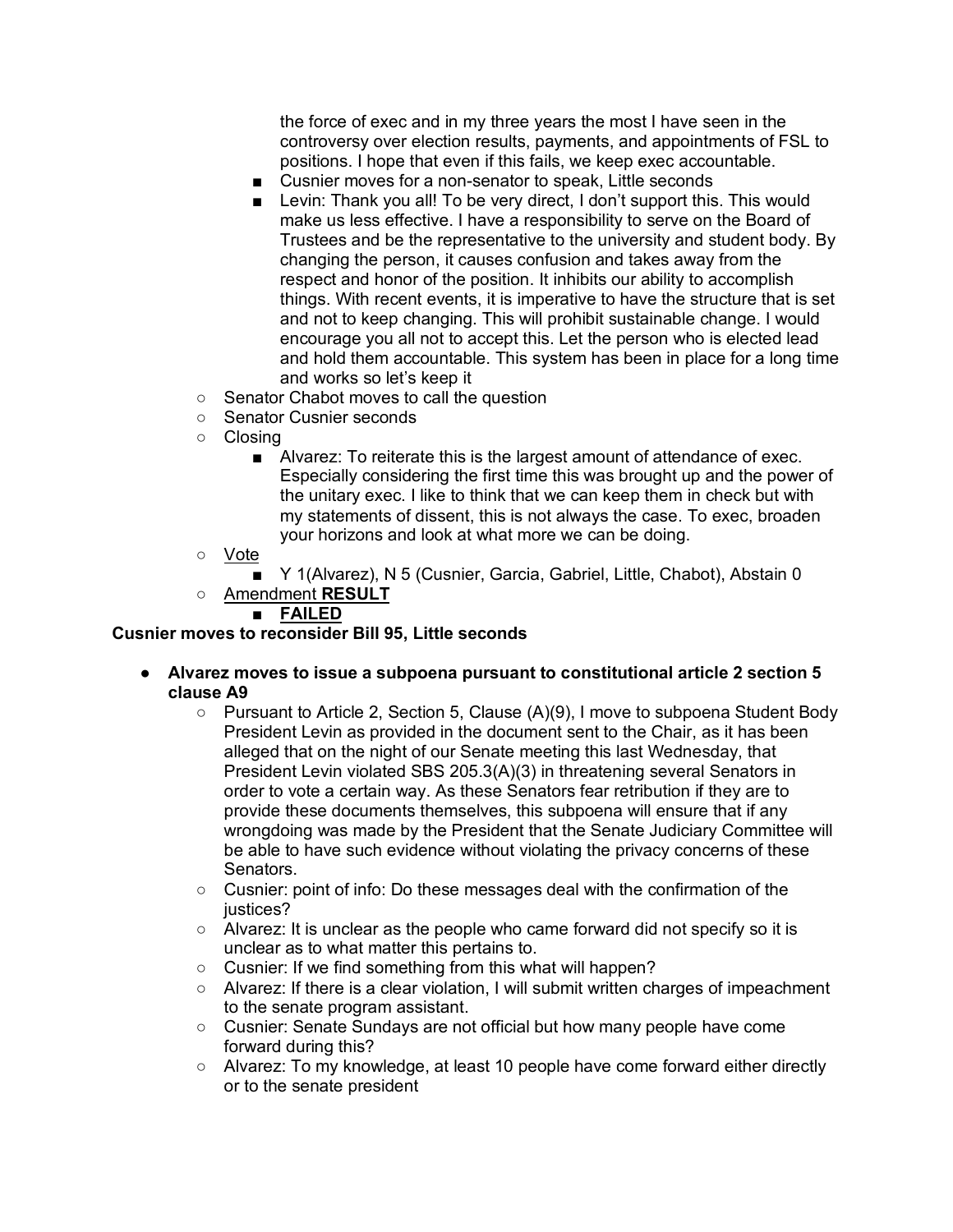- $\circ$  Cusnier: How many members, in the case that evidence does reveal something, would be willing to testify?
- Alvarez: If these text messages are able to reveal info, my hope is that upon publication people would come forward both from those that originally made these claims as well as people who did not know that this was wrong.
- Cusnier: Although the Student Body President has his rights as a citizen of the USA, is there anything in statutes that would prevent him from sharing this info or prove if he did not have this information?
- Alvarez: Understanding fraud in SGA, no officer will withhold or provide false evidence. If it were the case that there are no messages than the subpoena is mute. Supreme Court precedent allows subpoena power over messages. If there were a situation in which Levin deleted these messages, I would hope that members of the public would come forward with the message that would show that this was the case.
- $\circ$  Little: If/when we get the messages, we would vote on whether we think statutes were violated?
- Alvarez: If there were any undue actions, not that there necessarily are any, the subpoena states that we take the necessary actions to uphold our laws.
- Little: Is there an intersection between the Board and this possible investigation?
- Alvarez: Personally, no since this would be a separate violation (Code of ethics vs. appointment). The grounds for violation of 205.3 would be more reprehensible and clear for action.
- Cusnier: Is there a violation in the time to produce this evidence?
- Alvarez: I am not opposed to change the received time in the subpoena but I would like to keep it short in the interest of urgency. Reasonable time is defined in 204.1A as during office hours so this would be legally correct.
- Cusnier: I worry that the subpoena would be too vague. Is there any way to amend to make it more specific so that we can remain effective?
- Alvarez: Point of clarification: The Student Body President's office hours are listed as on Tuesday from 10 AM to 3 PM. I specifically worded it to legislative matters before the senate for that session to limit it so that it doesn't pertain to other things that the senate did not consider. I believe that this scope does not immediately accuse him of any wrongdoing but I do not know the specific legislation this pertained to. I believe that by specifying legislative matters and that it is only senators and the current time frame, we are able to see what we need without overburdening the committee.
- Cusnier: Personally I don't see anything wrong with the current version, but in the case that it is interpreted too broadly we have a short time frame and may not be able to effectively conclude this before the end of the summer session.
- Alvarez: I share these concerns. But in it says that an officer may not provide misleading evidence and by doing so we could rely on that statute. What language would you like to be seen to make it more effective
- Cusnier: I wish I had the right answer but anything I have would make this more accusatory and open it to others.
- Little: My main thing is to expand to any point during July 2nd seeing as how senate business is publicize beforehand and things could have happened during that time but I have no problems with the language regarding the scope of legislative business.
- Alvarez: Understanding that the meeting ended July 8th, would you want to see this expanded to the 8th? I am open to this but again we have the concerns that Cusnier brought up. I welcome input.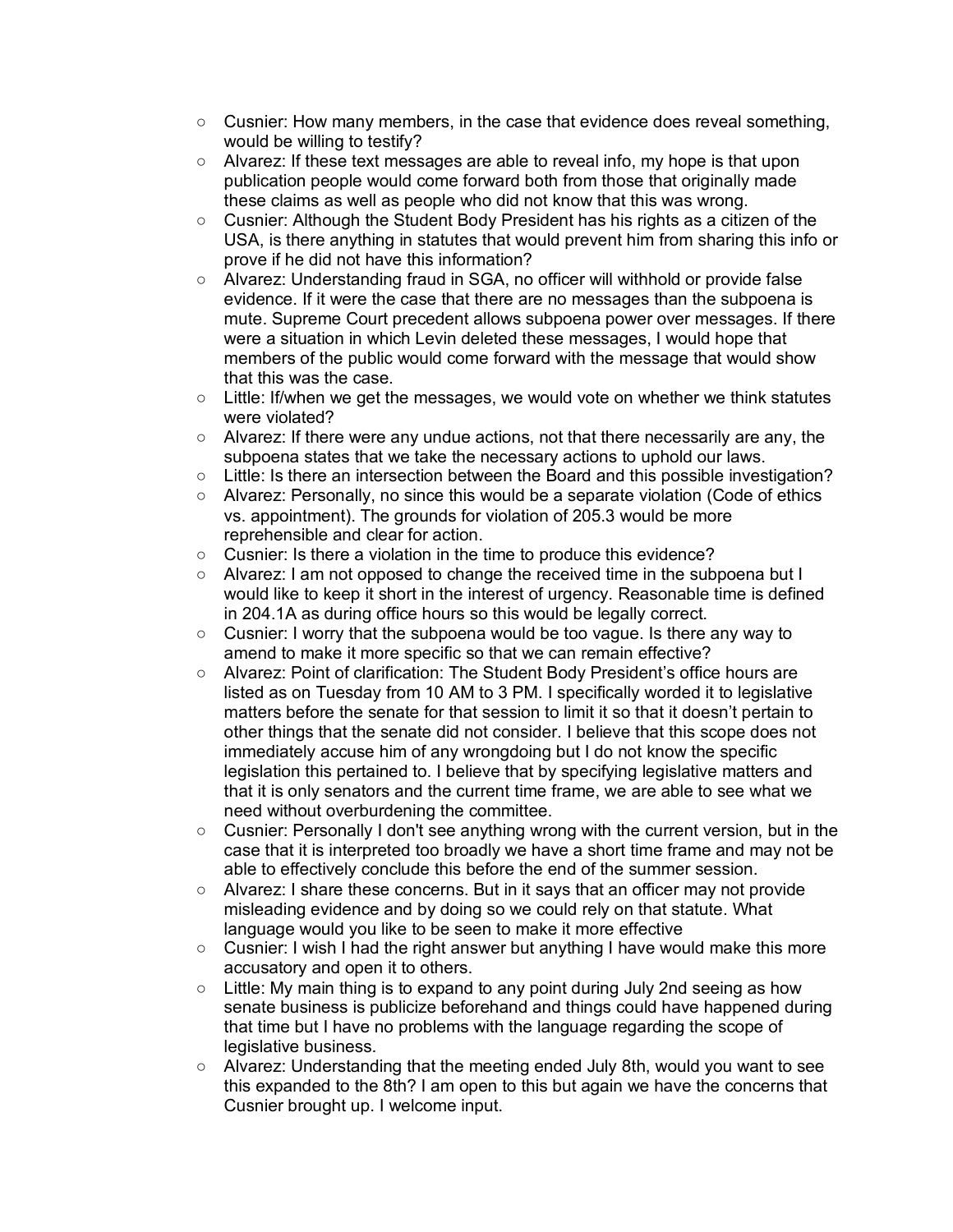- $\circ$  Leckie: There is the possibility of deleting individual messages. How would we account for this?
- Alvarez: I would hope that those who receive the messages would come forward, if he is guilty. If he is innocent, then that is that.
- Little: If it were possible, is there a case where we can subpoena members of the public, or is it limited to members of SGA?
- Alvarez: It is a gray area and I would be remiss to test it. I would have to check but I would air on the side of caution.
- Little: Is there a way to fact check this without violating anonymity?
- $\circ$  Alvarez: all documents need to be available to the public, so I would hope that people would come forward will truthful information. We would then work to verify the story. But ultimately it is up to the individuals that this happened to come forward with information.
- Leckie: I know that you said President Daraldik had had members come forward to him, would you suggest that he comes tomorrow to committee?
- Alvarez: I do not think that is within my scope right now. We could invite him but I don't think it is in the scope of the conversation right now. But yes we should extend an invitation.
- Cusnier: Seeing as this is the last week of senate, any investigation that may or may not come about, this would go into fall. Are we ready to handle that?
- Alvarez: The sooner info comes out the better. The longer we wait for material evidence we tend to forget about this. It would also be more time for him to mislead the Senate if he is guilty. I think this question can be answered swiftly if anything was said. The break gives time for people to look over any evidence and contact proper people.
- Gerdts: If anything were to arise that would fall on the committee that I would serve in in fall, I believe that the break would give us time to see public opinion and allow the fall committee to give themselves time to prepare. Should anything arise I will be sure that the committee does what is statutorily mandated and morally right. I hope nothing does arise but this is our duty to find out.
- **Little Seconds**
- **No objections**
- **Vote**
	- **Alvarez- Yes**
	- **Chabot- Yes**
	- **Cusnier- Abstain**
	- **Gabriel- Yes**
	- **Garcia- Abstain**
	- **Little- Yes**
- Leckie: How do you all feel about an email about this?
- Cusnier: I would like a line about confirming reception as well as attendance to the meeting.
- Little: I think that is a good way. Would the evidence be emailed to you then uploaded to the drive?
- Leckie: I believe that is reasonable

# **Unfinished Business: none**

# **Committee Legislative Round Table:**

Cusnier: If we chose to stay on Investigative Board, how long do you expect it to take? Chabot: Personally, I think it will go past the turn of the senate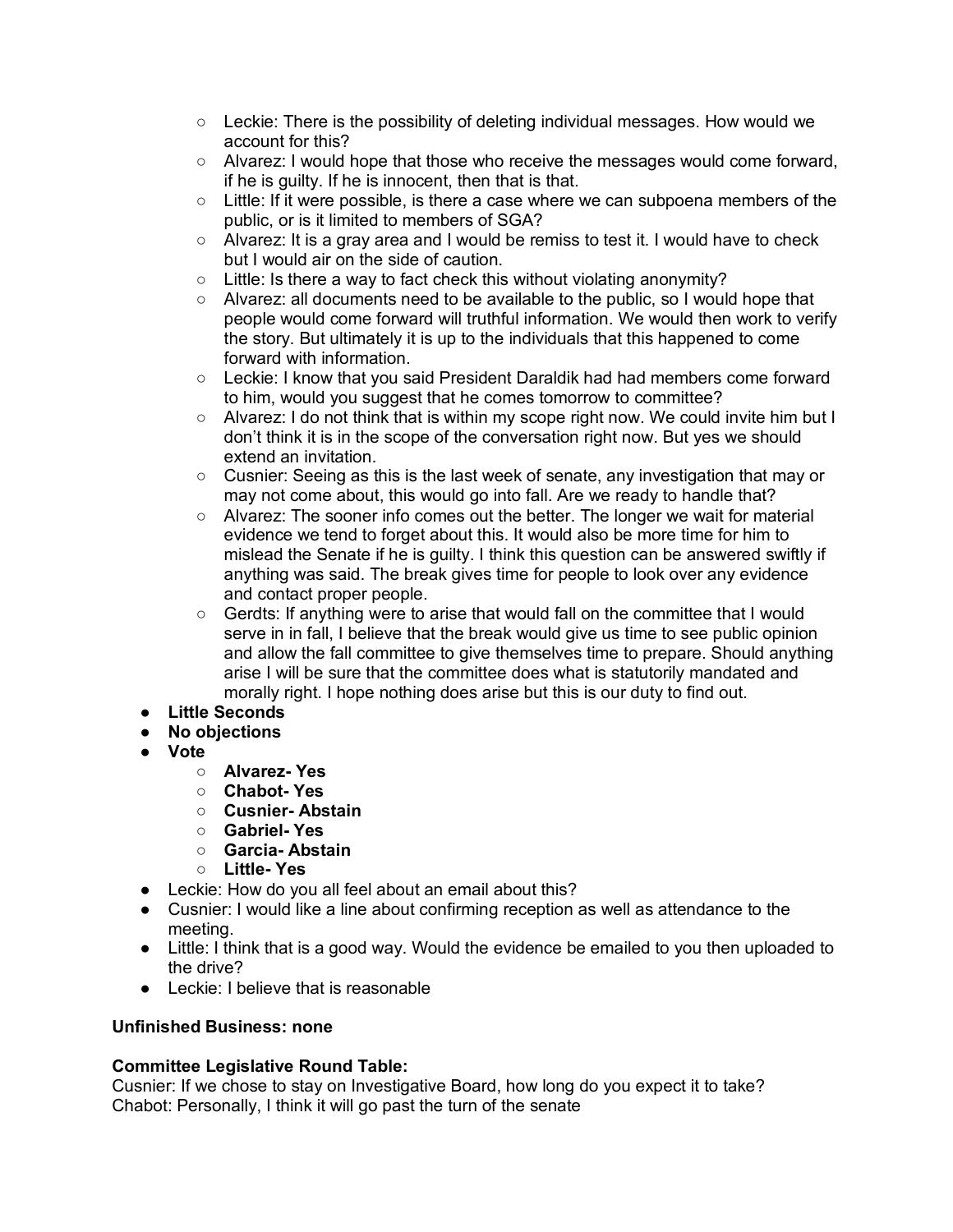Cusnier: Will we be meeting after this week? Chabot: No since classes end the last week of July

Griffin: Task Force resolution

Alvarez: Is there any other business following roundtable?

Leckie: No

Gerdts: I am about to begin a project restructuring OGA and offer to work together if anyone is interested.

Alvarez moves to unlock the calendar to move to new business, Little seconds

# **Final Announcements:** X

- Leckie: I was not expecting to have so much on the last day, but I haven't seen as many important things discussed here as we do now. I admire the way that this committee has handled unprecedented things. I am proud and hope that things go well tomorrow.
- Chabot: This summer has been unprecedented, to say the least, but you all have handled it with grace and the severity these things deserve. Thank you for trusting Griffin and me this summer. It has been an honor to serve you all. You have a special place in my heart and I love you all dearly. On a different note, the Board meets Thursday. I have sent emails and checking my inbox now the replies I have gotten refer me to the Attorney General so I will contact them after this meeting. Make sure to take care of yourselves!
- Cusnier: I want to echo Leckie and Chabot, you all have been great to work with. But a personal note, can we hear the Justice candidate first seeing as how she may be hearing the things that come from the subpoena.
- Little: Survivors' Advocacy Ad hoc is meeting before the board at 3:30 on Thursday
- Alvarez: When I applied to return to Summer Senate, my only goal was to submit my bills and amendments and resolution. Obviously things have taken a turn. As the one who had made the motions to form the Board, issue the subpoena, and bring the Cheif Justice candidate to Judiciary, I can only say thank you for your patience. I always try to do things with the best intentions. I have learned to pick me battles and I hope you all understand that my intentions are pure. You have been amazing to work with. The more experience senators were excited to see who would rise and to Cusnier, Little, Garcia, and all other members you all have exceeded and taken everything with grace. I can't wait to see what you may do. You are a person first, student second, and senator third. If you swap any of those, everything has become harder. Just as I have had to pick my battles, I hope you all use this time to pick and choose your battles. It is about your capability to learn, grow, and know when not to take action. I'm not going anywhere and hope to work with you all in the future.
- Garcia: I really appreciate you all. Coming in not knowing anything, Judiciary was very welcoming. Everyone here has been helpful and hasn't made me feel bad about not knowing things. Had I not been here, I wouldn't have had this experience. All of my individual experiences with you serve as a great example to me and I admire you all. Thank you!
- Gnanam: I'm here as a student. I want to thank all summer senators for finishing their term. I was originally a summer senator and here I am now. Last senate, I actually passed out from a concussion. This is the second time this has happened. As a queer student I am very disappointed at the senate for rushing the confirmation of the supreme court justices and attorney general without any questions about how they view queer issues. This incident has served as my coming out and while I have been met with grace I have also received a lot of hate. Others and I are very afraid of what this case could